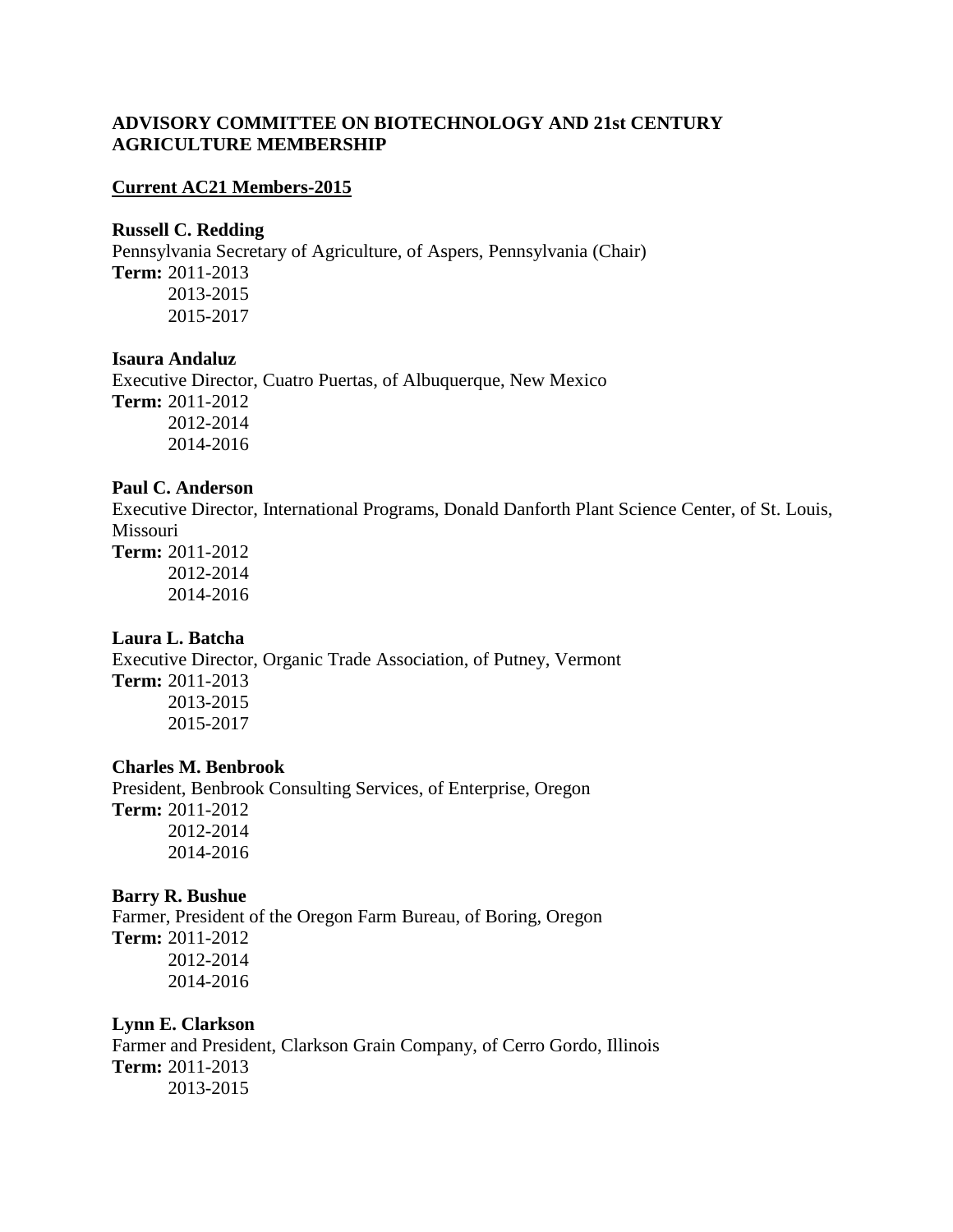2015-2017

#### **Leon C. Corzine**

Farmer, of Assumption, Illinois **Term:** 2011-2013 2013-2015 2015-2017

## **Michael S. Funk**

Chairman, United Natural Foods, Inc., of Nevada City, California **Term:** 2011-2012 2012-2014 2014-2016

## **Douglas C. Goehring**

North Dakota Commissioner of Agriculture, of Menoken, North Dakota **Term:** 2011-2013 2013-2015 2015-2017

### **Melissa L. Hughes**

Corporate Counsel and Director, Government Affairs, CROPP Cooperative/Organic Valley Family of Farms, of Viroqua, Wisconsin

**Term:** 2011-2012 2012-2014 2014-2016

### **Darrin Ihnen**

Farmer and Former Chair, National Corn Growers Association, of Hurley, South Dakota **Term:** 2011-2013 2013-2015 2015-2017

### **Gregory A. Jaffe**

Director, Biotechnology Project, Center for Science in the Public Interest, of McLean, Virginia **Term:** 2011-2012 2012-2014

2014-2016

## **David W. Johnson**

Engineering and Research and Development Manager, Alforex Seeds, of La Crosse, Wisconsin **Term:** 2011-2013 2013-2015

2015-2017

#### **Alan R. Kemper**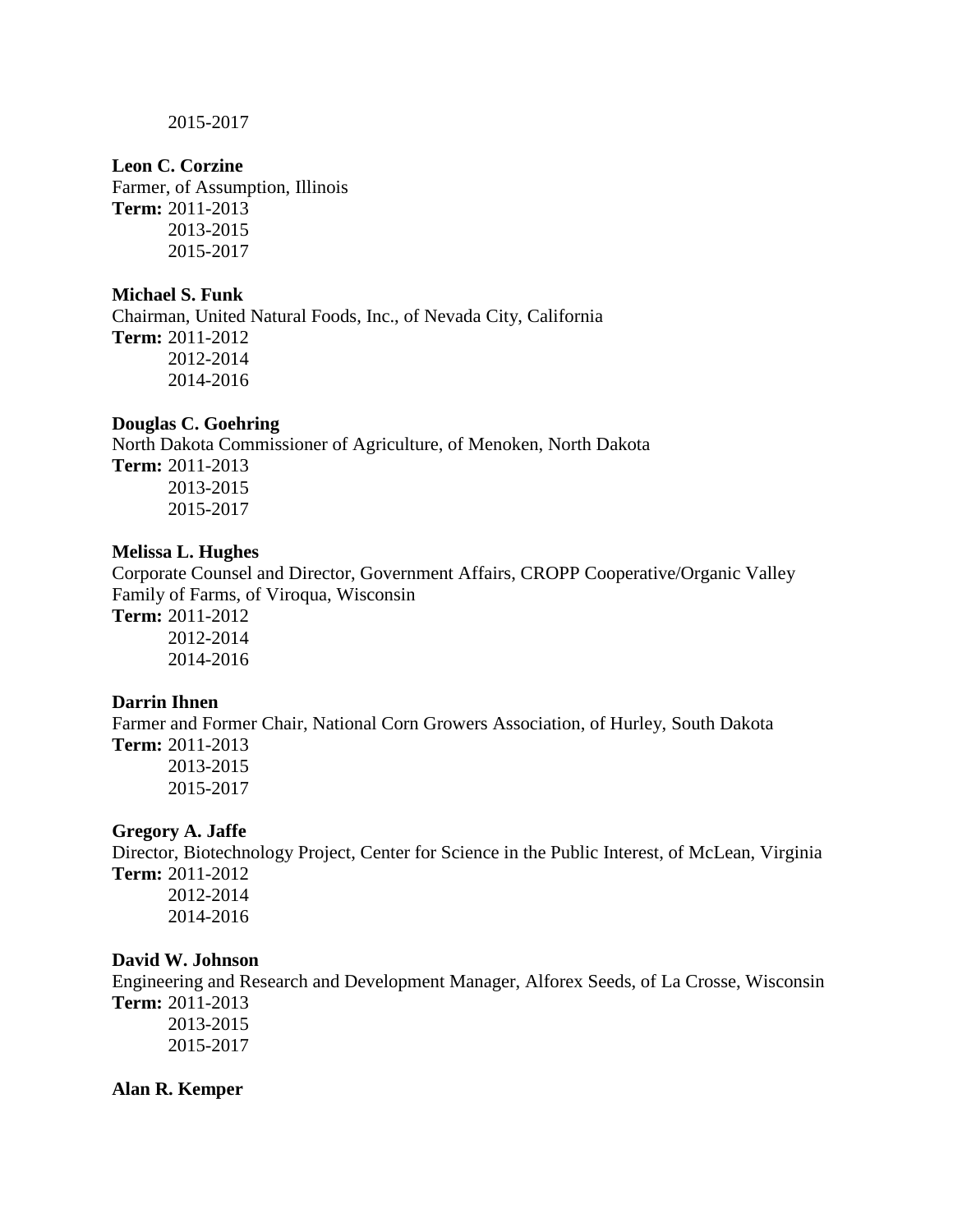Farmer and Past President, American Soybean Association, of Lafayette, Indiana

Term: 2011-2013 2013-2015 2015-2017

## **Keith F. Kisling**

Farmer and Former Chairman, Oklahoma Wheat Commission, of Burlington, Oklahoma **Term:** 2011-2012 2012-2014 2014-2016

#### **Josephine O. (Josette) Lewis**

Associate Director, World Food Center, University of California at Davis, of Davis, California **Term:** 2011-2012

2012-2014 2014-2016

## **Mary-Howell R. Martens**

Farmer and Manager, Lakeview Organic Grain LLC, of Penn Yan, New York

**Term:** 2011-2013 2013-2015 2015-2017

## **Marty D. Matlock**

Professor of Ecological Engineering, Department of Biological and Agricultural Engineering, University of Arkansas, of Fayetteville, Arkansas

**Term:** 2011-2012 2012-2014 2014-2016

## **Angela M. Olsen**

Senior Advisor and Associate General Counsel, DuPont Company and Pioneer Hi-Bred, of Arlington, Virginia **Term:** 2011-2013

2013-2015 2015-2017

## **Jerome B. Slocum**

Farmer and President, North Mississippi Grain Company, of Coldwater, Mississippi **Term:** 2011-2012 2012-2014 2014-2016

## **Latresia A. Wilson**

Vice-President, Black Farmers and Agriculturalists Association, Florida Chapter, farmer, and physician, of Ocala, Florida